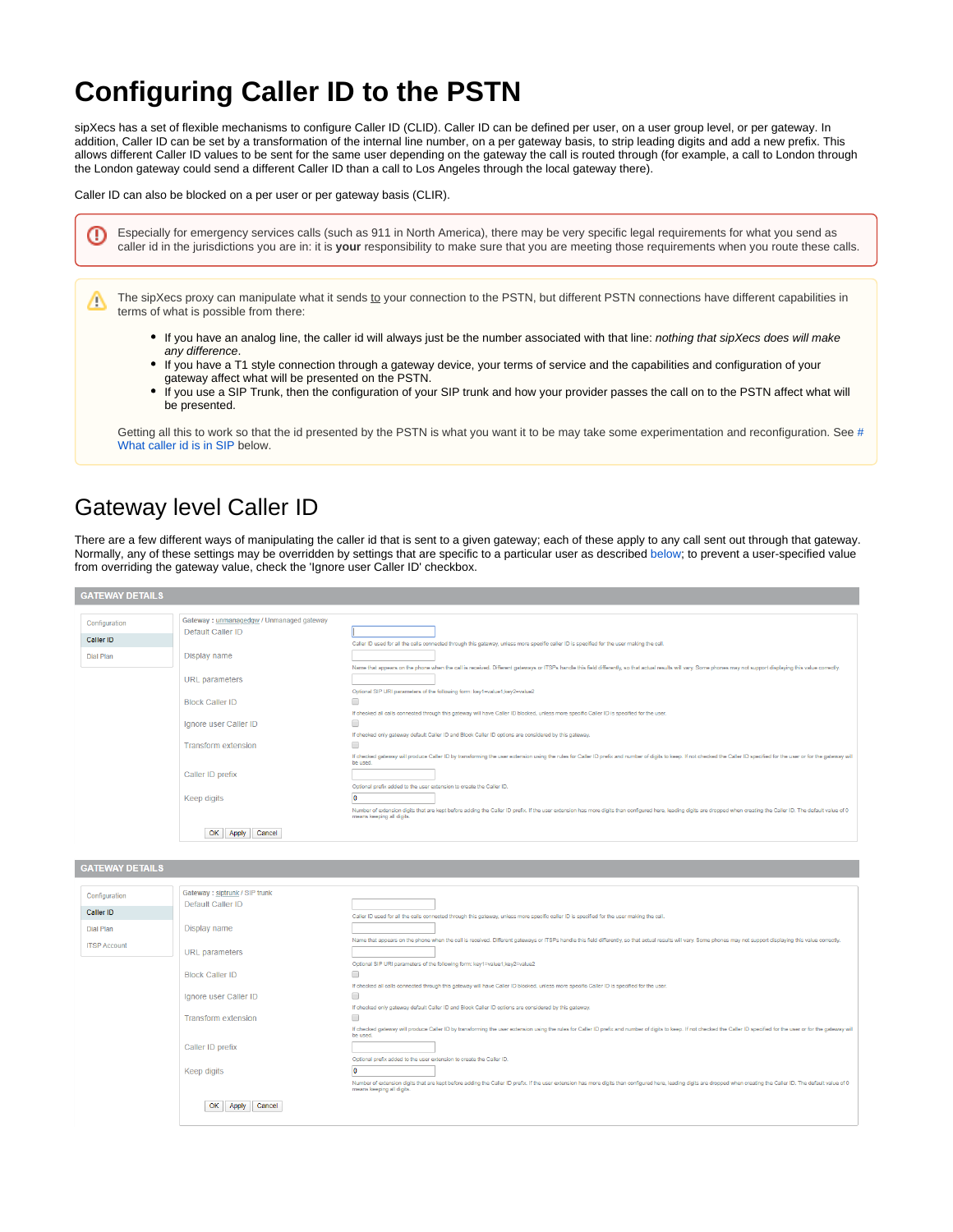#### Setting a single Caller ID for all outbound calls

If you want all outgoing calls to have the same caller id (typically true if all or most users do not have a DID so incoming calls go to a single 'main' number), then you can associate the number you want with the gateway.

To set a single caller id, select a gateway and navigate to the Caller ID settings screen.

Fill in just the 'Default Caller Id' setting with the number you wish to send as your caller id.

#### Blocking Caller ID for all calls

To always prevent any caller id from being sent, check only the 'Block Caller ID' checkbox.

#### Transforming the callers extension into a Caller ID

If you have users who have individual Direct Inward Dial (DID) numbers, and those users' extensions can be mapped to the DID numbers using some pattern, then you can configure the pattern once at the gateway. To do this transformation, check the 'Transform extension' checkbox, and then set the following two fields:

**Keep digits**: this is the number of trailing digits of the calling extension to retain in the caller id. If zero is specified, then all digits are kept. **Caller ID prefix**: this is a fixed number to add in front of the remaining digits.

So, for example, to transform the internal extension 5432 into the caller id 9785556432, you would set:

Keep digits: 3 Caller ID prefix: 9785556

## User specific Caller ID

If you have some users whose extensions cannot be transformed by a pattern to the Caller ID value you want for them, you can set a specific value on the User Caller ID screen; as with the gateway, you can check the 'Block Caller ID' to make all calls made by the user anonymous:

| <b>CALLER ID</b>           |                        |                                                                                                                                                                  |
|----------------------------|------------------------|------------------------------------------------------------------------------------------------------------------------------------------------------------------|
| Identification             | <b>User: 201</b>       |                                                                                                                                                                  |
| <b>Unified Messaging</b>   | <b>Caller ID</b>       |                                                                                                                                                                  |
| <b>Contact Information</b> | Caller ID              |                                                                                                                                                                  |
| Phones                     |                        | Externally visible user Caller ID. If it is not specified the gateway will create a Caller ID based on the caller's extension and additional gateway parameters. |
| <b>Call Forwarding</b>     | <b>Block Caller ID</b> | $\Box$<br>(Default: unchecked)<br>Block Caller ID for external calls for all calls made by this user.                                                            |
| Schedules                  | OK Apply Cancel        |                                                                                                                                                                  |
| <b>Speed Dial</b>          |                        |                                                                                                                                                                  |
| Personal Auto-Attendant    |                        |                                                                                                                                                                  |
| Conferences                |                        |                                                                                                                                                                  |
| Registrations              |                        |                                                                                                                                                                  |
| Music On Hold              |                        |                                                                                                                                                                  |
| <b>Time Zone</b>           |                        |                                                                                                                                                                  |
| Hoteling                   |                        |                                                                                                                                                                  |
| E911 Location              |                        |                                                                                                                                                                  |
| Permissions                |                        |                                                                                                                                                                  |
| <b>Caller ID</b>           |                        |                                                                                                                                                                  |
| Domain                     |                        |                                                                                                                                                                  |
| <b>Instant Messaging</b>   |                        |                                                                                                                                                                  |
| <b>User Portal</b>         |                        |                                                                                                                                                                  |

Unless the gateway configuration has set the 'Ignore user Caller ID' flag, a user specific value takes precedence over the value set by a gateway.

#### Group Caller ID

Caller ID can also be defined at the User Group level. If set in the group and not overridden by the specific user, all users in the group share the same caller ID number for outgoing calls.